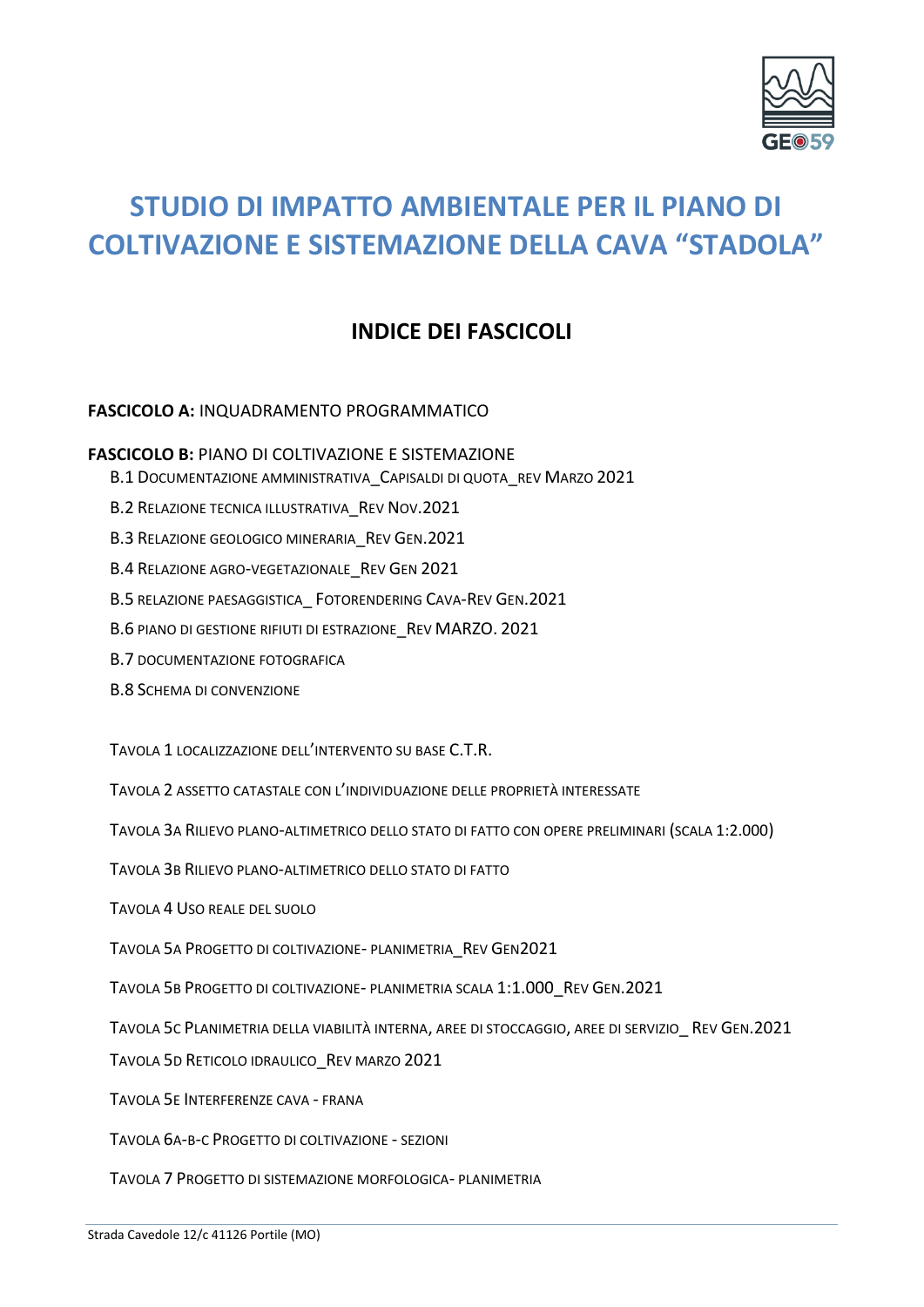

TAVOLA 8 PROGETTO DI SISTEMAZIONE VEGETAZIONALE-PLANIMETRIA

TAVOLA 9 INSERIMENTO PAESAGGISTICO

TAVOLA 10 INTERVISIBILITÀ E RENDERING FOTOGRAFICI

### FASCICOLO C: QUADRO DI RIFERIMENTO AMBIENTALE REV GEN 2021

- C.1 STATO AMBIENTALE DI RIFERIMENTO
- C.2 IMPATTI AMBIENTALI DEL PROGETTO
- C.3 AZIONI DI MITIGAZIONE E PROGRAMMA DI MONITORAGGIO

**FASCICOLO D:** SINTESI DEL S.I.A. IN LINGUAGGIO NON TECNICO

**FASCICOLO F:** RICHIESTA DI AUTORIZZAZIONE ALLE EMISSIONI DIFFUSE\_ Rev Marzo 2021

**FASCICOLO G: RELAZIONE INTEGRATIVA** 

## **RICHIESTA DI CONCESSIONE DI TERRENI DEMANIALI SITI NELL'AREA DI CAVA STADOLA**

### **ISTANZA DI CONCESSIONE AREE DEMANIALI**

### **RELAZIONE TECNICA**

ALLEGATO 1: CCIIAA ALLEGATO 2: INQUADRAMENTO CATASTALE ALLEGATO 3: DOCUMENTAZIONE AMMINISTRATIVA

TAVOLA 1 LOCALIZZAZIONE DELL'INTERVENTO SU BASE C.T.R.

TAVOLA 2 ASSETTO CATASTALE CON L'INDIVIDUAZIONE DELLE PROPRIETÀ INTERESSATE

TAVOLA 5A PROGETTO DI COLTIVAZIONE- PLANIMETRIA\_REV GEN2021

TAVOLA 5E INTERFERENZE CAVA - FRANA

TAVOLA 8 PROGETTO DI SISTEMAZIONE VEGETAZIONALE-PLANIMETRIA